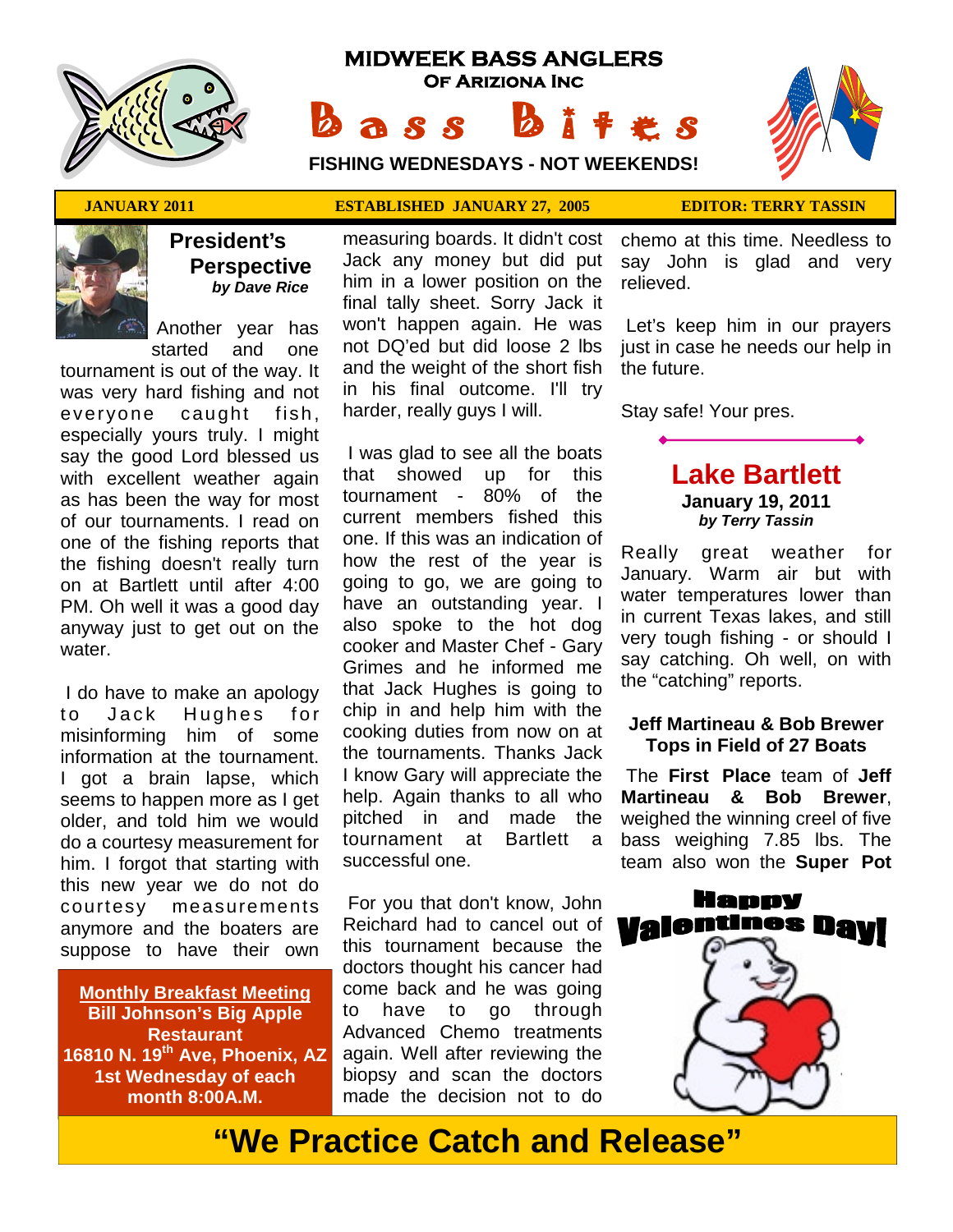#### Page 2

option.

 Jeff Martineau said afterwards, "We started the day on a mid lake island, where we caught our first three fish including a two plus pounder. All were on small craw colored jigs. We then ran to another point in front of a large cut mid lake where we caught fish number four also on a small brown jig.

 Knowing we had four fish in the well, and six hours left to fish we started to hit my quality fish confidence spots up-lake a ways. Well, four hours and four little eight inch bass later we still had only four keepers. We then decided to look for a limit fish. We targeted the same type of rock we caught all our fish on. The solid darker face rock seemed to be the deal. Fish number five came on a dropshot. Feeling better with a limit in the boat, we again went

# **Next Meeting Next Tournament**

Our next club general meeting is scheduled for **Wednesday, 2 February** starting at 8:00 AM, at Bill Johnson's Big Apple Restaurant, 16810 N. 19th Ave (just south of Bell Road on 19th Ave on the west side of the avenue). We hope you will come early and have breakfast together.

The next club point tournament will be a day event at **Lake Roosevelt** on **23 February 2011.** Club launch headquarters and weigh-in location will be announced. Tournament hours are **Safe Light to 3 PM.**

looking for some better quality fish. We revisited a favorite bank of mine, where I broke a fish off earlier in the day. With thirty minutes left in the day, we caught our last and best fish, again on a little brown jig.

 Kudos to Bob Brewer for catching both of our quality fish. The fish were very tough to catch but it seemed they were attracted to a smaller sized offering. They must be keying on smaller crawfish, and a certain type of rock."



#### *1st Place Bob Brewer & Jeff Martineau*

 In **Second Place** the team of **Richie Rojas & Rich LaPointe** finished with 7.79 lbs for their four bass. Rich LaPointe included a 3.79 lb bass in their catch which turned out to be the **1st Place Big Bass** of the event.

 Rich LaPointe provided this insight on the day of fishing. "Fishing Bartlett Lake on Wednesday morning in the cold, we got to the first place of fishing and I started jigging with a Yamamoto Hula Grub on the bottom. At first I thought I was hooked on the bottom. Then I said to Richie 'I got it loose', that's when I realized I had a fish. Richie got ready with the net and netted him on the first try. This fish was caught in the area of the dam right off the bank in about 3 feet of water around 8:30 to 9:00 in the morning and turned out to be the tournaments biggest bass. To add just a little fisherman fun to this writeup; how does the old saying go...fishermen never lie."



*2nd Place Richie Rojas & Rich LaPointe* 

**Team Neil Burns & Sean Ballard** weighed five bass for 6.81 pounds and took home **Third Place** honors.

 Neil Burns wanted everyone to know how tough it was for him and Sean. "Sean and I prefished a couple times before our tournament with little success. The constantly rising water level had a lot to do with the slow fishing.

 We started our day up river near the no wake area throwing crankbaits. Sean caught one early, but by 10:00 AM without another hit, we were concentrating on jigs and Robo worms - (Martens Madness). We fished one steep, rocky, stretch of bank about a quarter mile long several times the rest of the day. We knew the fish were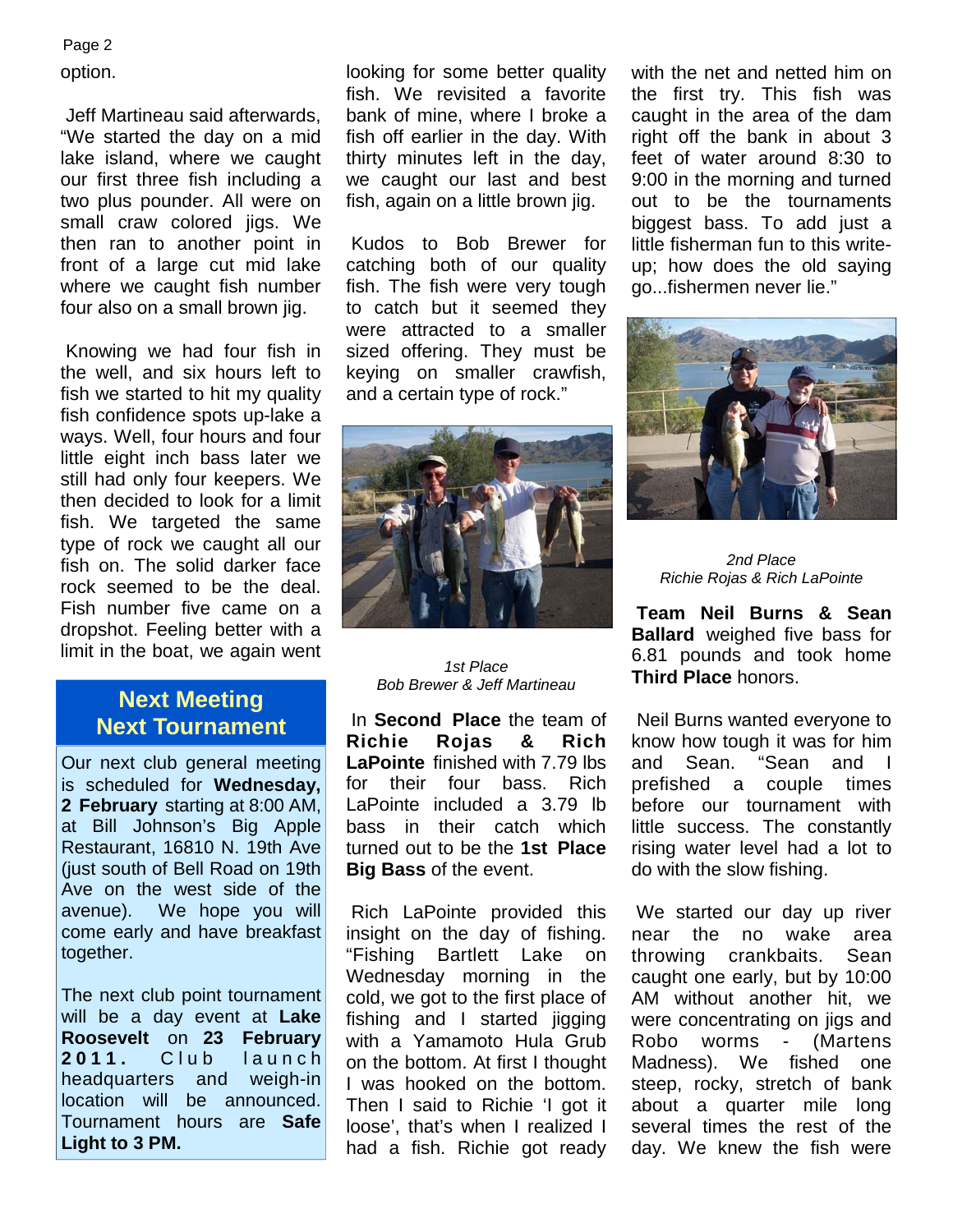there, every now and then we found one that would bite. Bigger chunk rock, about 15 feet deep, with a pressure bite was what worked for us."



*Sean Ballard & Neil Burns with a couple of bass* 

 The **4th Place Team** of **Tony Medina & Charlie Ferrell**  weighed 6.69 lbs with a five bass limit.

 "What a tough day" said Charlie Ferrell. "Tony and I prefished together once before the tourney and also made a couple of solo trips trying to find a bite that was at least half way consistent. It seems that the only consistency to be found was that fishing was T O U G H for the both of us. One fish here and then one fish there seemed to be all either of us could muster. The only bright side was it seemed that both of us were getting a couple of quality bites each trip. So our game plan was to go out and grind out as many possible bites as we could and hope for the best.

#### **Membership**

As of January 21, 2011 the Midweek Bass Anglers of Arizona consists of 66 active members.



*Tony Medina & Charlie Ferrell with some bass buddies* 

 The day started off good with a 14.5 incher in the boat on about my 6th cast. Not too much later I lost a fish on a chatterbait and I was done for other than netting purposes until about eleven o'clock. Tony started chunking a jig that he had had good luck with on a previous trip and put our limit in the boat. Sometime between eleven and twelve we hit a nothing (literally: no rocks, no sticks, just soft bottom) piece of bank mid-lake and Tony stuck two jig fish. He had been kind enough to give me one of the jigs that he was catching fish on and I even managed to

catch one there. All three of those fish culled and I don't believe we got another bite after that.

 Again, as seems to be the blessing of Midweek Bass, the weather was great and I had a great time out on the water. Clay did a great job running the scales and the tourney committee kept things rolling. Always great to see everyone and I'm looking forward to Rosey next month."

 The **5th Place Team** of **John Majersky & Lionel Frailey**  weighed 6.13 lbs with a four bass limit. They also weighed the 2.95 lb **2nd Place Big Bass** 

 Lionel Frailey commented, "It was a slow start for us; I caught two fish in the first two hours, Then Majersky gave in and took me to "his spot". I got two more, one was small. During all this action he lost a good one. I'm not sure how big



**"I don't understand it, a minute ago they couldn't get enough of these minnows."**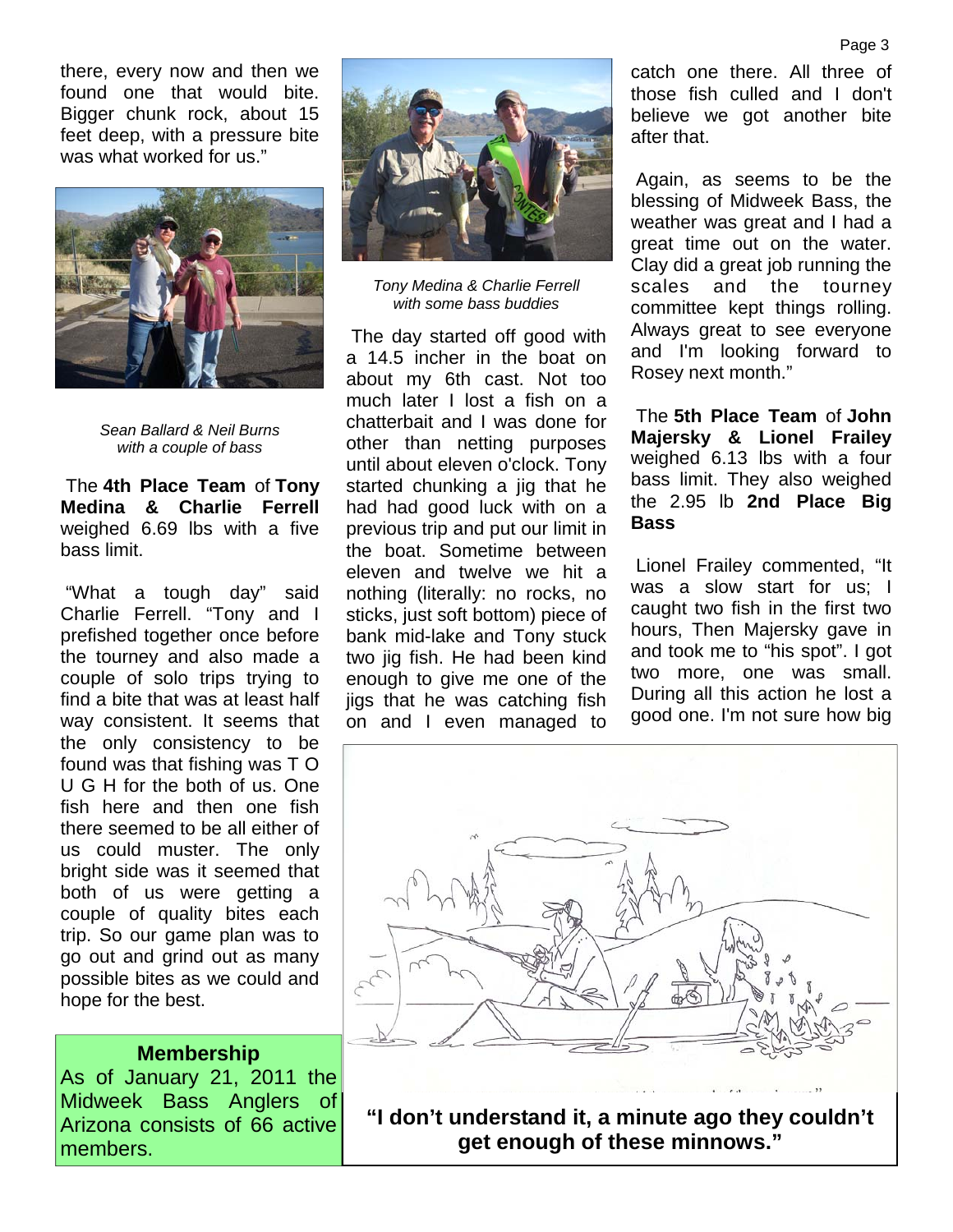#### Page 4

the fish was but his rod was bent a little. In the next few hours John did get another one. Now you know the story, we would have tied up first place if his biggest fish had made its way into the boat. As a non boater I'd like to say, if you have a net, keep it where all the junk you own won't fill it up. John's big fish put us over the top. A nice day on the water and fun being out fishing with the club."



*John Majersky with a prefish bass* 

 John followed up with this comment. "I first want to say thank you to all who helped put this tournament together. I was fortunate to draw Lionel Frailey as my partner. He is a good fisherman, a good conversationalist, and a fantastic sandwich maker. I think I gained 2 lbs on tournament day! The overall fishing for us was slow. I hit a lot of areas and tried to locate the biggest bites we could. Lionel had three fish in the boat before I even caught one. I may have made a bad decision with one of Lionel's fish. I let one go back because his gill plate was nicked by the hook and was bleeding. If I would have kept the fish and took the penalty we may have

placed better. I chose to let the fish go. He swam away like nothing was wrong, so I hope he lived. We caught fish on a variety of lures, crank baits, jigs, Texas rigs and dropshots. Overall the day was fun and I was very surprise with our finish. I can also say that Wednesday was a 'grind'. We just would not give up, to the end! In fact, I kept telling Lionel, "Never give up". Hope to see you all at Roosevelt."

 The **6th Place Team** of **Brad Woodburn & Bob Jolley**  weighed 5.64 lbs with a four bass limit. This was Brad's first tournament with the club.

 Comments from Bob Jolley; "You heard it a hundred times on Wednesday and I'll say it again, "fishing was tough!" Brad and I worked our tails off to weigh in four fish. It could have been five but a really good one got off early in the morning. Fortunately Brad caught a nice one in the last hour which put us in the money.

 Brad caught three of our fish, two of them on a Brown/Purple Bass Patrol Jig with a 330 Yamamoto Fat Body Craw. His third fish was caught on a Watermelon Candy Zoom Trick Worm fished on a shaky head. I caught our biggest fish with a Watermelon Seed Flickin N Shimmy Bass Pro Worm rigged Neko style *(Editor's note: Neko style is small nail in worm head with hook rigged wacky at front end of egg sack)*. All of our fish were caught in the main lake.

Many of you know Brad, a

new MBA member, as a workhorse at Fisherman's Choice Pro Shop. He was a lot of fun to fish with and he treated me like one of his fishing guide customers. Anyone who draws him in future tournaments will be lucky to have him as your boater partner.



*Bob Jolley & Brad Woodburn* 

 We want to thank all of the members who helped with the weigh-in, and those hot dogs, what a great way to end the tournament!"

#### And finally we get to the **Goon Fish pot** which was won by **Team Mitch Ross & Steve Harbaugh**.

 Steve Harbaugh said, "Just want to say I really enjoyed my day on the water with one of our newest members, Mitch Ross. Although the fishing, or should I say the "catching" wasn't so great, it was still a good day to be on the water. We picked up several dink fish but we were only able to bring one fish to the scale that barely hit 12 inches; but it's always good to at least get something on the board. Thank god I stopped Mitch from throwing back his monster bluegill! As a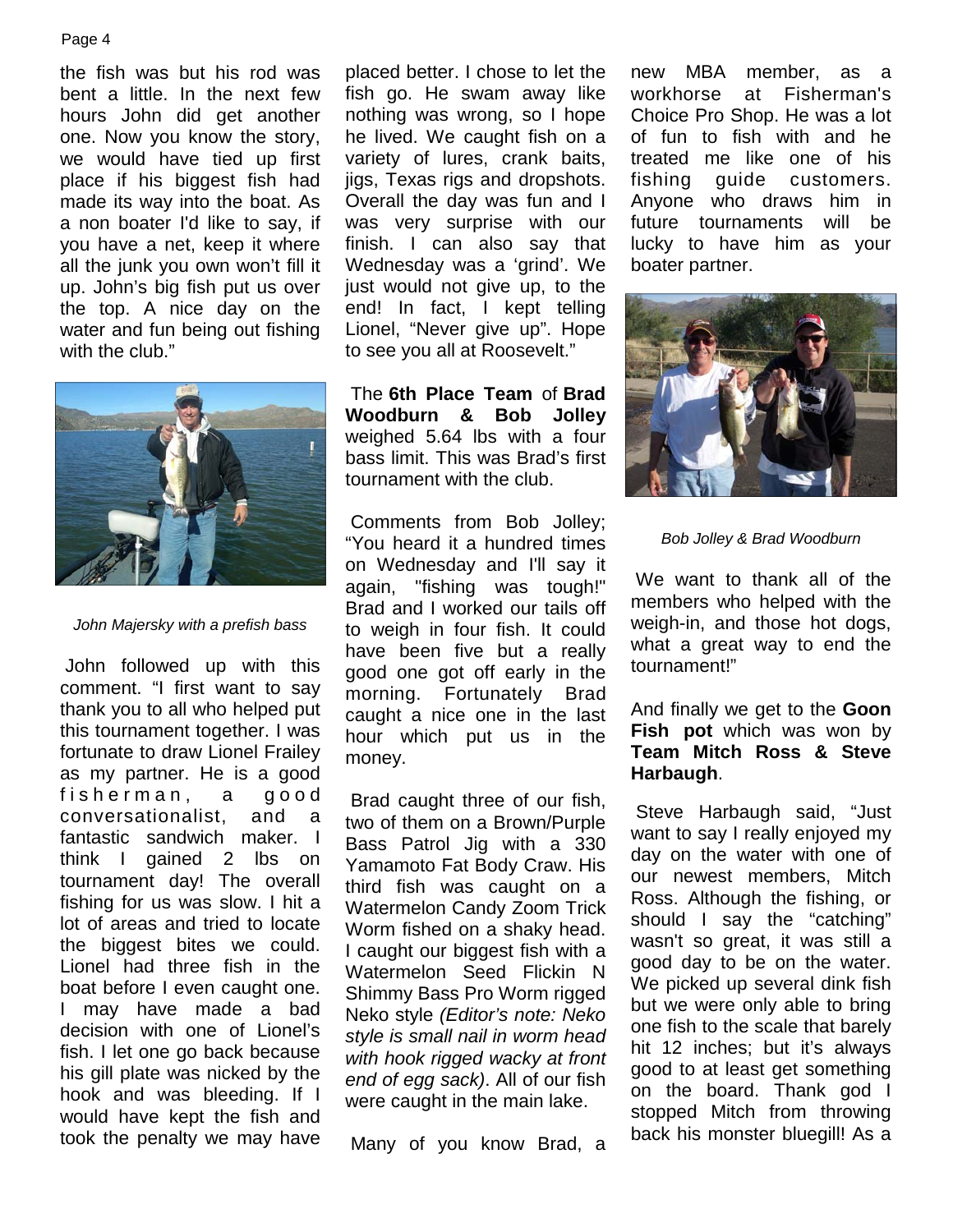new member he just couldn't believe that fish could be worth anything. TOLD YOU SO MITCH - \$205!! It was a pleasure to fish with Mitch, whoever gets him next time will have a good time."

**Statistics for Alamo**: 53 men fished 8 hours each, bringing 65 keeper bass to the scales for a total weight of 86.99 pounds. All fish were released back into the lake after weighin to fight again another day.



#### **Option Pots**  *By Jerry Askam*

**5 lb Pot:** The tournament's big fish was a 3.79 pounder weighed in by the team of Richie Rojas and Richard LaPointe. So for the eighth tournament in a row no one has been able to catch the elusive 5 pounder and the pot continues to grow and is now at a club record of \$2265. I have a feeling someone will cash in at Roosevelt, good luck to all.

**Goon Fish Pot:** The first Goon Fish prize of the year goes to the team of Mitch Ross, fishing his first tournament with the club, and Steve Harbaugh. Their 0.40 lb Bluegill, caught on a jig, edged a 0.31 Bluegill weighed in by the team of Daniel Elias and John Milkint. Mitch and Steve take home \$205.

**Super Pot:** The team of Jeff Martineau and Bob Brewer won the Super Pot worth \$205. They won without either of the tournament's two biggest fish but were just one of five teams to weigh a limit on a tough fishing day at Bartlett. Congrats Guys.



#### **The Midweek Bass Anglers**

 It's amazing how time flies. 2010 is in the books and we've already held our first tournament of 2011. But this month instead of looking ahead I want to take a quick look back at the previous year.

 I joined Midweek Bass Anglers in December 2009 and was welcomed with open arms. I was immediately impressed with the club. Even before attending my first meeting I opened one of Terry's emails with all the club's operating documents and I was certain that I was joining a first class organization.

 Our first tournament of the year was in January at Saguaro Lake and I think we all were a little relived that it didn't rain and after looking back at a picture from that day I noticed that I was wearing a tshirt so the weather turned out to be pretty good. Fortunately with the help of Doug Cunningham he and I won that tournament with 16.09 lbs; definitely a little more weight than I had expected.

 In February we headed to Roosevelt for a pretty tough bite. It was cold in the morning but warmed up rather nicely later in the day. Clay Lippincott and Sean Ballard brought in the winning bag weighing in at 10.22 lbs. That same day our fearless leader Dave Rice landed a bass that weighed 5.28 lbs netting him big bass honors and \$1005 for the 5 lb pot.

 In March we headed to Lake Havasu to take in the sights and amazing beauty surrounding us. With the help of the club's resident "Net Master", Charlie Ferrell and I chalked up a win with 19.37 lbs. The 5 lb pot was won again by Lou Hirlemann with a bass weighing 5.57 lbs that was worth \$260 in addition to the big fish money and which turned out to be the Lunker of the Year.

 In April we were off to Apache Lake and I think none of us really knew what to expect as it had been a long time since most of us fished it. The team of Steve Bowlin and Brian Jacobson won with 14.00 lbs and each one of them caught a bass over the 5 lb mark. Not bad for a lake that was supposedly still suffering from a major fish kill. Steve and Brian weren't sure who caught the bigger of the two bass but for the third straight tournament in a row the five pound pot was won, this time worth \$210.

 In May our club fished Alamo Lake and during the ever changing post spawn conditions the team of Steve Cook and Gary Grimes came out on top with 12.67 lbs. The night before this tournament we held the first of our club cookouts for the year and Chef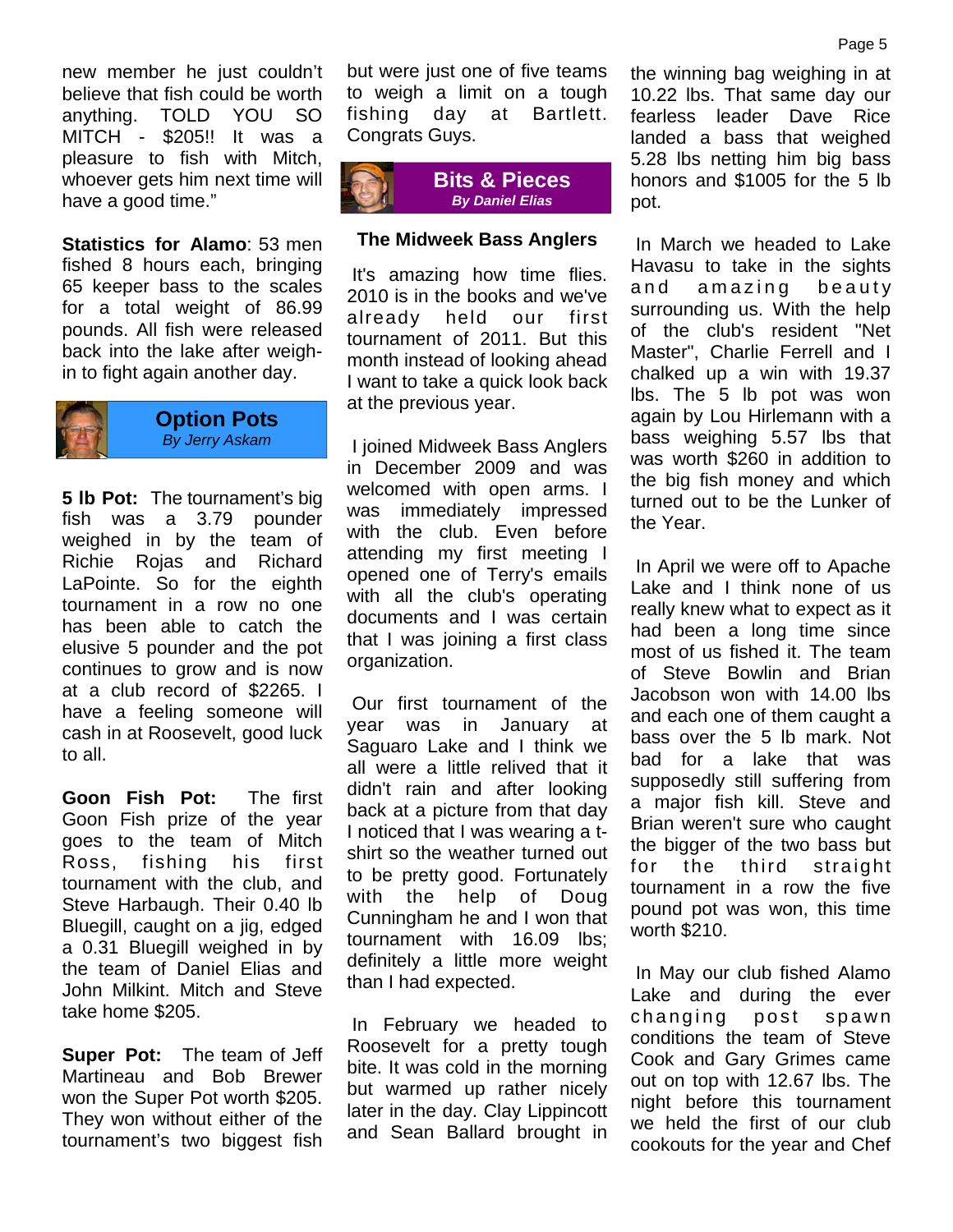Gary's burgers and brats certainly didn't disappoint.

 June brought the club to Lake Pleasant. It was a very hot day and the final weights were very close. As a matter of fact it was the closest finish I've ever seen. Neil Burns and Lionel Fraley weighed in 10.19 lbs but it just wasn't quite enough to secure the win. Aaron Heath and Brian Jacobson brought in 10.20 lbs. That's only one onehundredth of a pound difference! Now that's a narrow margin.

 When July rolled around we were back at Lake Pleasant but this time we fished after dark. The temperatures were much more pleasant than the month before and the fishing was pretty similar. When the dust settled Mark Poe and Bruce Nelson took home the top prize after weighing in a 9.53 lb sack.

 I think most were pretty excited to get back to Saguaro for our August tournament and with good reason because the summer action heated up nicely there. I was lucky enough to draw Doug Cunningham for the second time at Saguaro and after a pretty successful day we ended up weighing in 13.40 lbs. Unfortunately our sack included a dead fish and after a 5 lb penalty our net weight ended up being 12.90 lbs which wasn't enough to hold off the winning team of Mike Richter and Howard Thomas with 13.20 lbs. The five pound pot was almost won when Ron Pikul brought in a bass that

tipped the scales at 4.97 lbs but just couldn't make it quite to 5 lbs. What a heart breaker!

 Our September tournament at Alamo Lake brought on some great camaraderie and some great fishing. Chef Gary was at it again and we had a huge turnout at the Tuesday night cookout. It appeared everyone caught their fair share of fish but by day's end Terry Tassin and Paul Cormany caught them better than everyone else weighing in a pretty healthy sack of 12.71 lbs.

 As much fun as our September cookout was I think the October cookout was even better. We had some new members with us and apparently the food helped their fishing as one of our new members, Bill Tyger, paired with long standing member Ken Buvala pulled off the win with 9.70 lbs after an extremely windy afternoon and a very tough bite.

 We finished the year in November with a very exciting tournament at Bartlett Lake. Most seemed to catch a lot of fish but the bigger ones were a little tough to come by. All but two teams weighed in a limit with 2nd through 9th place only separated by one pound, and 9th through 17th place only separated by one more pound. When it was all said and done Tony Medina and Dick Kirberg took top honors with 9.95 lbs.

 With the weights being so close at our last tournament the Angler of the Year race turned out to be a real nail biter. The top 4 anglers were only separated by a total of 5 points. Now that's what I call close!

> Daniel Elias-------1315 Tony Medina------1314 Butch Nessline---1311 Steve Cook--- --1310

 What a great year! I personally want to thank everyone in the club for making my first year with you a whole lot of fun. I especially want to thank our 2010 Board of Directors (Dave, Sean, Terry, Jerry, and Clay); without you guys working as hard as you do our club just wouldn't be what it is. I also want to thank Gary for the cooking, pulling the trailer, our new web site and everything else he does. Ken thanks for bringing the trailer to a couple tournaments as well.

 We have such a great group of guys who know how to fish, have fun, and work together to reach our common goals and we should all be very grateful for that.

 On a final side note after tabulating the winning weights at each tournament I determined that the average winning weight for our tournaments in 2010 was 11.59 lbs. So if you have any friends who think they can do better bring them to one of our meetings and have them join our club. They can enjoy Gary's cooking and then one of us can win their money; unless of course the new member is Bill Tyger because obviously he took ours. Oh the memories.

 Take care, and let's make 2011 great!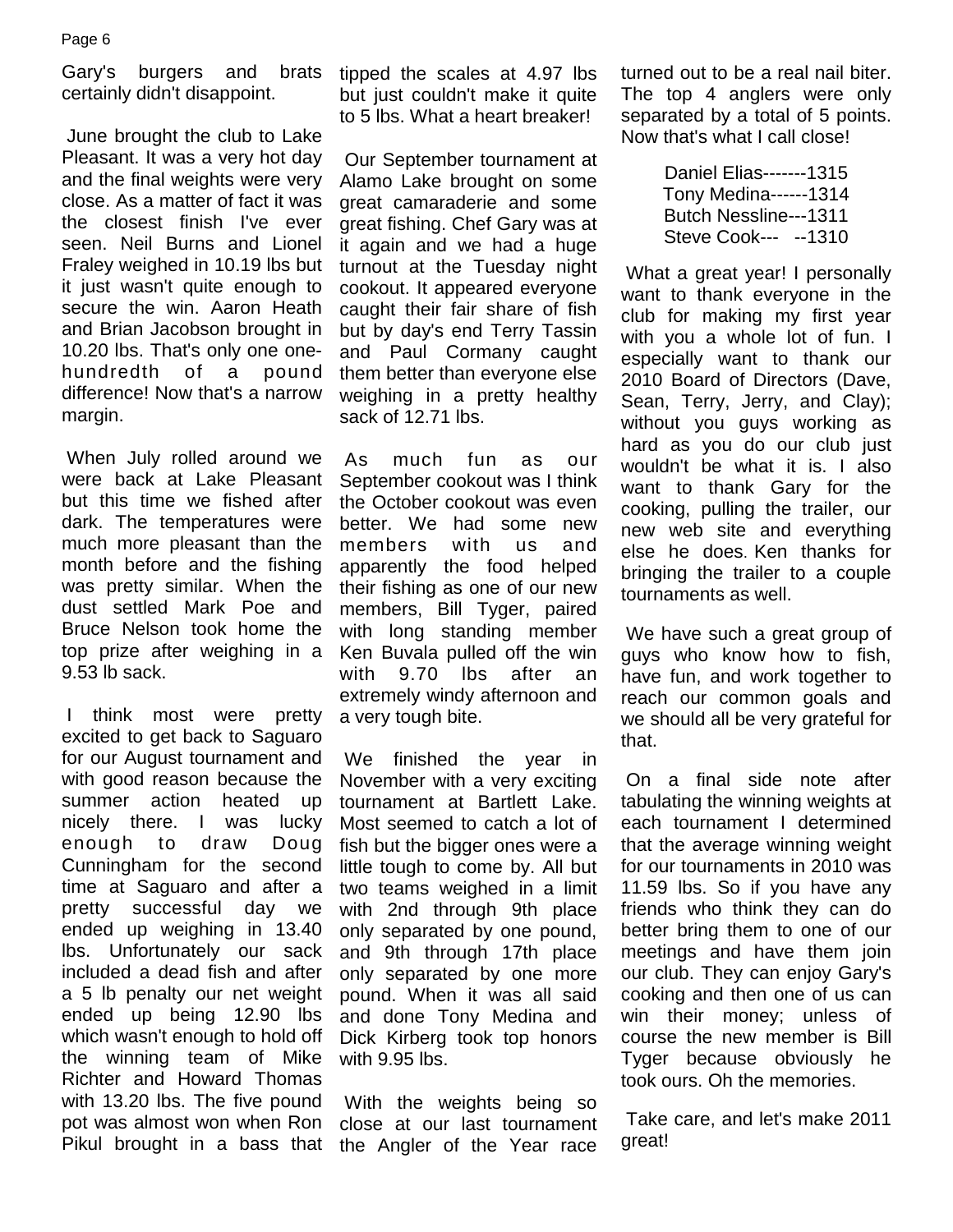